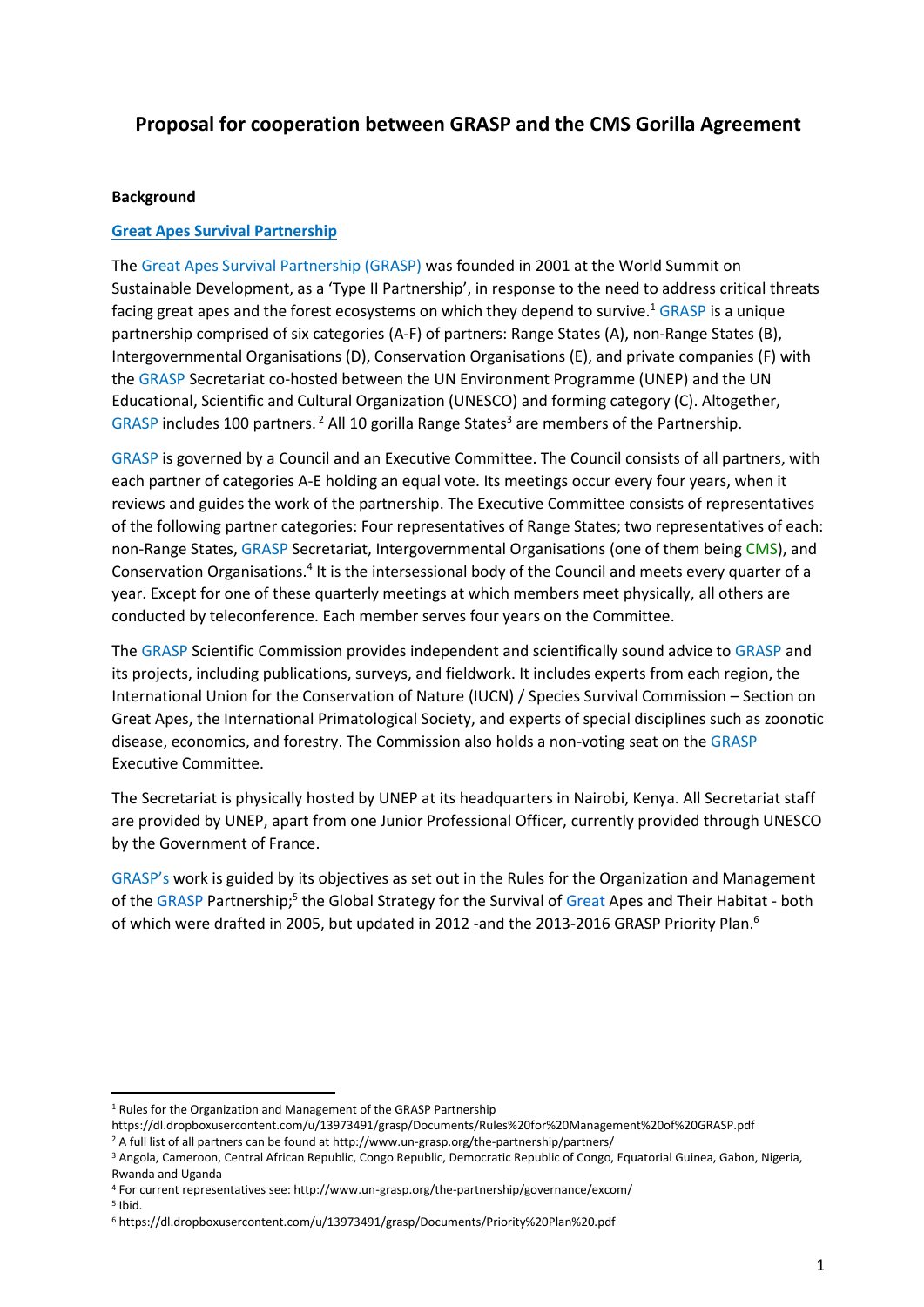## **CMS Agreement on the Conservation of Gorillas and Their Habitats**

The Gorilla Agreement was concluded as Article IV(3) AGREEMENT under the Convention on the Conservation of Migratory Species of Wild Animals (CMS) in 2007.<sup>7</sup> It is open to accession to all Gorilla Range States.<sup>8</sup> However, Angola, Cameroon and Equatorial Guinea are not Parties as of yet.<sup>9</sup>

The Meeting of the Parties (MOP) is the highest decision-making body of the Gorilla Agreement.<sup>10</sup> It meets ordinarily at least every three years to review progress in implementation and to set policies for the new reporting period. Since the Agreement's entry into force, the MOP has met twice.

The MOP is advised by a Technical Committee consisting of one representative of each Range State with expertise in gorilla conservation; one representative from GRASP; and one expert from each of the following fields: forest management and conservation; environmental law; and wildlife health.<sup>11</sup>

The Secretariat to the Gorilla Agreement is provided by the Secretariat of CMS on an interim basis.

The Meeting to negotiate the Gorilla Agreement in 2007 requested the CMS Secretariat "to provide interim secretariat services to the Gorilla Agreement, in close co-operation with the UNEP/UNESCO/GRASP Secretariat and other institutions of GRASP". 12

The work of the Parties to the Gorilla Agreement is guided by the Agreement text itself<sup>13</sup>, as well as the Action Plans adopted by the second MOP on the: Western Lowland Gorilla<sup>14</sup>; Cross River Gorilla<sup>15</sup>; Eastern Lowland Gorilla<sup>16</sup>; and Mountain Gorilla.<sup>17</sup>

#### **Status quo: Concurring objectives, differing bases**

While GRASP is concerned with all great apes, the Gorilla Agreement only deals with gorillas. *Hence, this analysis and proposals for cooperation will only consider the objectives and activities of GRASP related to gorillas*.

The overarching aim of GRASP is to "stop any further decline of great ape populations and their habitat".<sup>18</sup> The objectives of GRASP can roughly be categorised as:

- Scientific work, such as research into population distributions and abundance;
- Conservation, such as supporting Range States in the drafting of laws, national and regional management plans and conservation tools; establishing innovative conservation approaches, through community participation and income-generating and sustainable use of resources derived from gorilla habitats;
- Education, information and outreach, such as raising awareness of different audiences on gorillas at the local, regional and global level through appropriate media;

 $\overline{a}$ <sup>7</sup> http://www.cms.int/gorilla/sites/default/files/document/GA\_MOP2\_Inf\_08\_Agreement\_Text\_E\_0.pdf

<sup>8</sup> Angola, Cameroon, Central African Republic, Congo Republic, Democratic Republic of Congo, Equatorial Guinea, Gabon, Nigeria, Rwanda and Uganda

<sup>9</sup> Angola had informed the CMS Secretariat that its parliament had ratified the Agreement on 25 April 2013 but no document of accession has been received by the CMS Secretariat as of yet.

<sup>10</sup> For list of Focal Points see:

http://www.cms.int/manage/sites/default/files/document/Gorilla%20National%20Focal%20Points%20list\_July15.pdf <sup>11</sup> For current membership see:

http://www.cms.int/manage/sites/default/files/document/Gorilla%20Technical%20Committee%20members\_July15.pdf <sup>12</sup> See Resolution on Interim Arrangements for the CMS Gorilla Agreement

http://www.cms.int/gorilla/sites/default/files/document/Gor\_Res\_E\_0.pdf

 $13$  Ibid.

<sup>14</sup> http://www.cms.int/gorilla/sites/default/files/document/GA\_MOP2\_Inf\_7\_1\_AP\_Ggg\_postMoP1\_E\_0.pdf

<sup>15</sup> http://www.cms.int/gorilla/sites/default/files/document/GA\_MOP2\_Inf\_7\_2\_AP\_Ggd\_postMoP1\_E\_0.pdf

<sup>16</sup> http://www.cms.int/gorilla/sites/default/files/document/GA\_MOP2\_Inf\_7\_3\_AP\_Gbg\_postMoP1\_E\_0.pdf

<sup>17</sup> http://www.cms.int/gorilla/sites/default/files/document/GA\_MOP2\_Inf\_7\_3\_AP\_Gbg\_postMoP1\_E\_0.pdf

<sup>&</sup>lt;sup>18</sup> Global Strategy for the Survival of Great Apes and Their Habitat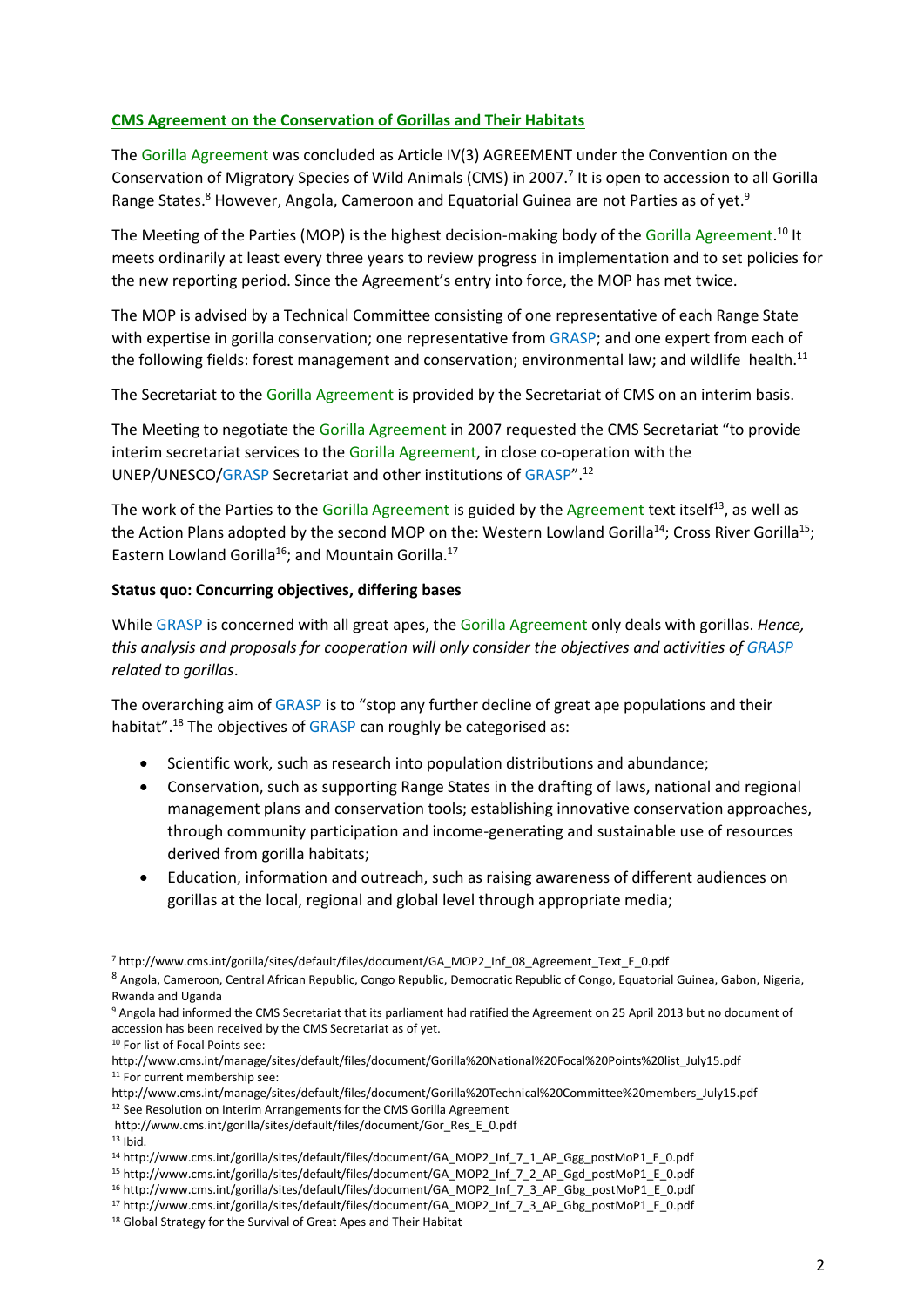- Cooperation with global and regional initiatives and organisations, such as UN REDD or CITES, that are concerned with issues related to the conservation of gorillas and their habitats;
- Coordination and information exchange among stakeholders, such as assessing gaps and overlaps in activities and sharing best practices;
- Fundraising for any of the above activities, as well as the organisation of the Partnership as such.

The GRASP 2013-2016 Priority Plan<sup>19</sup> focuses the partnership's work in six priority areas:

- Illegal wildlife trade
- Political advocacy
- Disease monitoring
- Habitat protection
- Conflict-sensitive conservation
- **•** Green Economy

The overarching principle of the Gorilla Agreement is that Parties "shall coordinate measures to maintain gorillas in a favourable conservation status or to restore them to such status"<sup>20</sup> and that they "shall prohibit the taking of animals" without any of the exceptions provided under Article III of the CMS text being available.<sup>21</sup> Furthermore, the list of measures to be taken by Range States and provided in Article III (a) – (q) covers all the objectives set out in the GRASP Rules for the Organization and Management of the GRASP Partnership and the GRASP Global Strategy for the Survival of Great Apes and Their Habitat. In addition, Range States to the Gorilla Agreement shall "identify sites and habitats for gorillas occurring within their territory and ensure the protection, management rehabilitation and restoration of these sites  $[...]^{22}$  as well as "coordinate their efforts to ensure that a network of suitable habitats is maintained or re-established throughout the entire range of all species and sub-species, in particular where habitats extend over the area of more than one Party to this Agreement".<sup>23</sup> The Action Plans for each of the four sub-species, i.e. Cross River gorilla, Eastern Lowland gorilla, Mountain gorilla and Western Lowland gorilla that have been adopted by the Second MOP, provide further detail to the conservation actions for each sub-species.<sup>24</sup> They cover the following issues:

- conservation of all species and sub-species of gorillas;
- habitat conservation;
- management of human activities;
- research and monitoring:
- education and information;
- implementation and enforcement of gorilla conservation policies;
- reduction of the impact of disease;
- contribution to the sustainable development of local communities; and
- reduction of human-gorilla conflicts.

There are, thus, substantial overlaps between the GRASP objectives and the provisions of the Gorilla Agreement. In fact, two parallel processes have been created:

**<sup>.</sup>**  $19$  Ibid.

<sup>20</sup> Article II

<sup>21</sup> Article III

<sup>22</sup> Article III (b)

<sup>23</sup> Article III (c)

<sup>24</sup> http://www.cms.int/gorilla/en/meeting/2nd-meeting-parties-1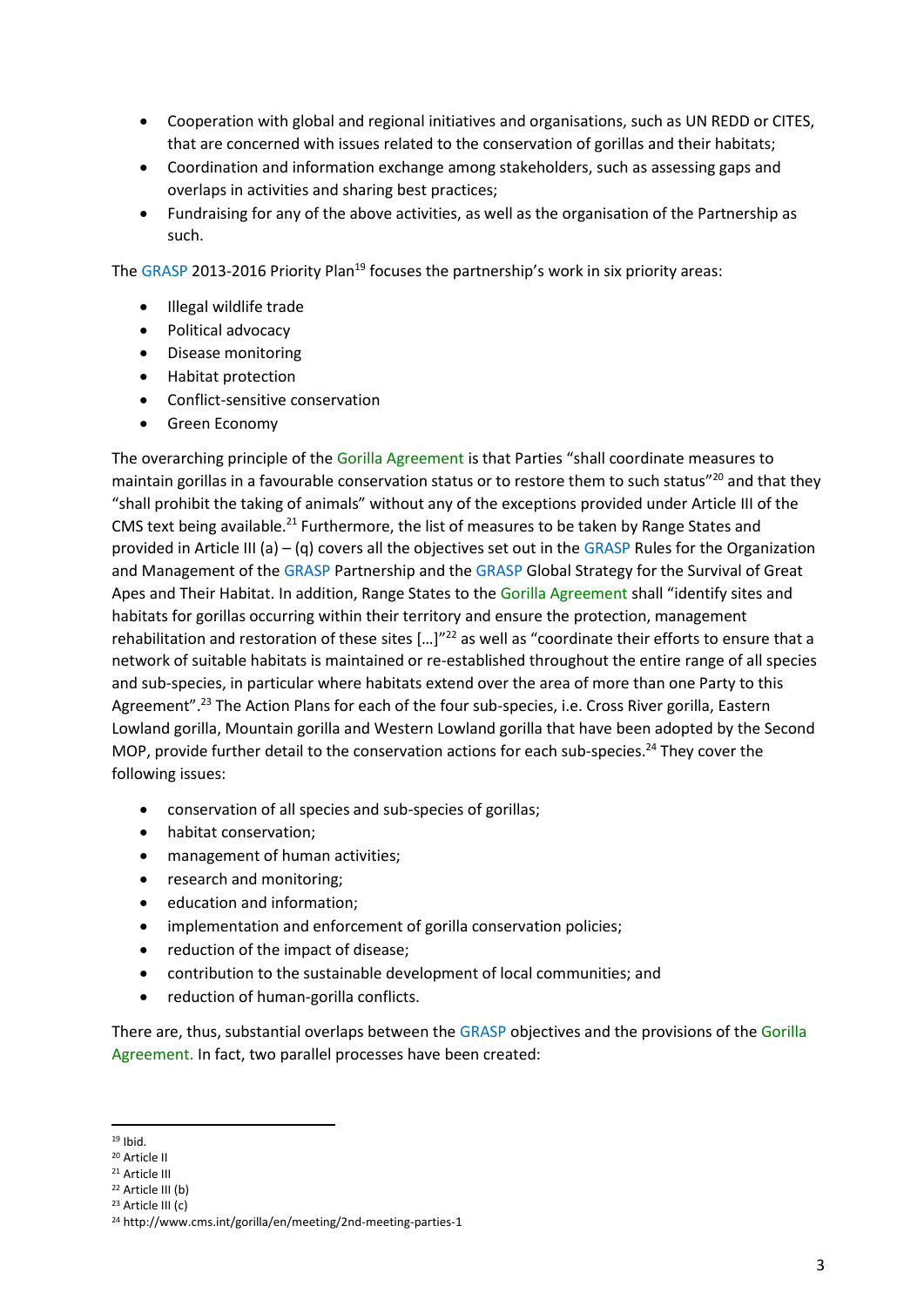GRASP, on the one hand, brings together virtually all organisations and specialists working on gorilla conservation in a partnership, where each partner has an equal voice, allowing policies to be developed that reflect the majority of expert opinion. Through the multifaceted partnership GRASP constitutes a powerful implementation mechanism. Yet it has no legal basis by which Range States could be held accountable for their activities. The Gorilla Agreement, on the other hand, provides a solid legal foundation and policy instrument to the conservation activities undertaken by all Range States that have joined the Agreement and those that are not complying with the Agreement, can be held accountable for the actions.

The two bodies can therefore complement each other very well and, if cooperating by formal resolution/decision of its partners, Parties and members, could achieve more collectively than either can achieve individually.

## **Proposal for cooperation**

The following measures provide a list of possibilities for GRASP and the Gorilla Agreement to cooperate. As stated earlier, *they will only consider the objectives and activities of GRASP related to gorillas*. A separate Memorandum/Letter of Understanding should be signed between the GRASP Secretariat and the CMS Gorilla Agreement Secretariat on the exact division of duties and responsibilities in relation to the points set out below.

## 1. Joint Focal Points

In order to ensure consistency and continuation of actions by Range States of GRASP and Parties to the Gorilla Agreement, it is necessary that countries appoint the same person as Focal Point to both bodies.

- 2. Joint Meetings Hold GRASP Council together with Gorilla Agreement MOP In order to maximise efficiency and cost-effectiveness, the GRASP Council and Gorilla Agreement MOP could decide to hold their meetings every three/four years together. The effectiveness of this proposal is dependent on the appointment of only one Focal Point to both bodies by each Range State.
- 3. Joint Work Programme Gorilla Agreement MOP to adopt GRASP Programme of Work In order to avoid duplication and give legal weight to the policy and implementation work done by GRASP, the GRASP Council and MOP of the Gorilla Agreement could adopt the same Programme of Work, Action Plans, etc.. It could be set up so that after jointly discussing the work and documents by both bodies, the Gorilla Agreement MOP formally adopts the documents.

# 4. Joint Scientific Advice – Utilise Scientific Commission of GRASP as advisory body for Gorilla **Agreement**

In order to maximise the quality of technical expertise provided to gorilla conservation, the Parties to the Gorilla Agreement could adopt a resolution requesting the Scientific Commission of GRASP to provide its services to the Agreement (while leaving the Technical Committee dormant in place merely as back-up instrument). Such a change could be adopted by a resolution/decision of the Gorilla Agreement MOP (and the GRASP Council). [Alternatively, the Parties to the Agreement could decide to replace the Technical Committee with the GRASP Scientific Commission and make the changes legally effective. This would, however, require an amendment of the Gorilla Agreement under Article X of the Agreement, requiring a 2/3 majority of the Parties present and voting. Given the procedural complexity, this might not be the preferred option.]